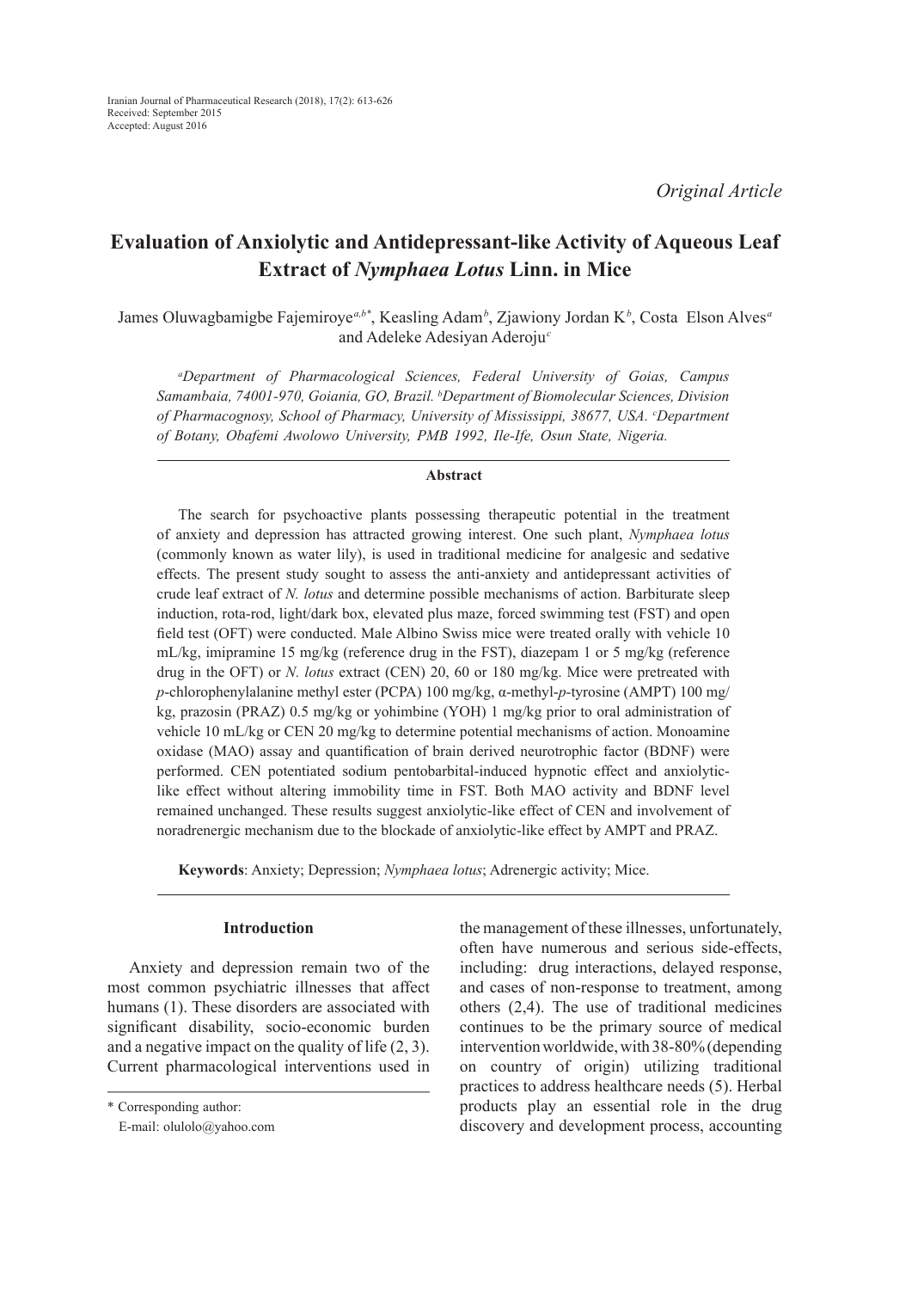for a majority of the approved chemotherapeutic agents on the market (6).

Promising anxiolytic and/or antidepressant effects have been reported from medicinal plants such as *Citrus aurantium* (7), *Vitex negundo* (8) and *Nymphaea alba* (9). The Nymphaeaceae family of aquatic angiosperms, commonly called water lilies, has a wide global distribution throughout the temperate and tropical regions. This family is divided into five subgenera: *Barclaya*, *Euryale*, *Nuphar*, *Nymphaea*, and *Victoria* (10). These plants are readily identified by their aquatic locality, large floating or submerged leaves, erect stem supporting a multipetal (showy) inflorescence and large anchoring rhizomes. Nymphaeaceae subgenus *Nymphaea* has an extensive ethnobotanical history in several cultures. Current ethnobotanical use of *Nymphaea* spp. is quite diverse. Following traditional practices the flowers or rhizomes are generally the plant parts utilized in making liquors or aqueous infusions. Examples include the use of *N. alba* in Eurasia to deaden sexual desire (putative narcotic-type effect) (11) *N. odorata* by Chippewa Indians to treat mouth and lung disorders such as aphthous stomatitis and tuberculosis (11, 12), and *N. ampla* in Mayan areas for purported hallucinogenic effects (13, 14). The antioxidant, antibacterial, antiulcer and sedative effects of *N. lotus* have also been reported (15, 16, 17).

Research into the primary metabolites from members of the *Nymphaea* genus, and *N. lotus* in specific, has been reported (18). Additionally, there has been significant research into the secondary metabolites from the genus as well, with an emphasis on phytochemicals affecting inflorescence color variation. In this vein, numerous flavonoids, and anthocyanins in particular, have been isolated (19-25). Representative work from eight species of *Nymphaea* (*N. alba*, *N. ampla*, *N. elegans*, *N gracilis*, *N. lotus*, *N. pulchella*, *N. x marliacea*, and *N. x marliacea* var. Escarboucle) whose phytochemical studies utilized leaf or wholeplant material yielded 24 reported compounds (Table 1.). As these natural products were isolated (Figure 1A-M) from either leaf or whole plant material there is the possibility of co-occurrence within *N. lotus.* However, of these, there are

only five secondary metabolites reported from *N. lotus* leaf: myricitrin (Figure 1L) 1, 2, 3, 4, 6-pentagalloylglucose (Figure 1J); nympholide A (Figure. 1K); nympholide B (Figure 1J); and myricetin-3'-O-(6"-p-coumaroyl) glucoside (Figure 1M) (16). The flavonol macrocycles nympholide A and nympholide B represent firstin-class compounds isolated from *N. lotus* (16).

#### **Experimental**

#### *Botanical material*

The leaves of *Nymphaea lotus* were collected from Ile Ife, Osun State, and Southwest Nigeria. They were authenticated by comparing with corresponding herbarium specimen (voucher number: LSH. 2012/6) deposited at the Lagos State University herbarium. The leaves were air dried and ground to powder prior to extraction.

## *Preparation of crude extract*

Five kilograms of powdered plant material was macerated with 80% ethanol at room temperature. This was filtered and concentrated to dryness *in vacuo* at room temperature. The ethanolic extract (380 g) was suspended in water and successively partioned to give hexane extract (56g), dichloromethane (5.5 g), ethyl acetate (5g), butanol (7.4 g) and aqueous (131 g) fractions after removal of solvents *in vacuo*. The resulting fractions were stored at -10 °C until further use.

# *Drugs and Treatment*

Kynuramine, Clorgyline, Deprenyl (Sigma-Aldrich, St. Louis, MO, USA), Tween 80 (2% Polyoxyethylenesorbitan monooleate), p-Chlorophenylalanine (PCPA) and Yohimbine (YOH) were purchased from Cristália, Itapira, SP, Brazil. Dimethyl Sulfoxide (DMSO; Sigma-Aldrich, St Louis, MO, USA), α-Methyl-ptyrosine (AMPT; Sigma-Aldrich, St. Louis, MO, USA), Diazepam (DZP), Imipramine (IMI) and Prazosin (PRAZ) were purchased from Cristália, Itapira, SP, Brazil. Recombinant Human Monoamine Oxidase-A and –B (MAO-A and -B) were purchased from BD Biosciences Bedford, MA, USA. For *in-vivo* assay, drugs were dissolved in a vehicle [a mixture of 0.9% NaCl and 5% Tween-80 (v/v)] and administered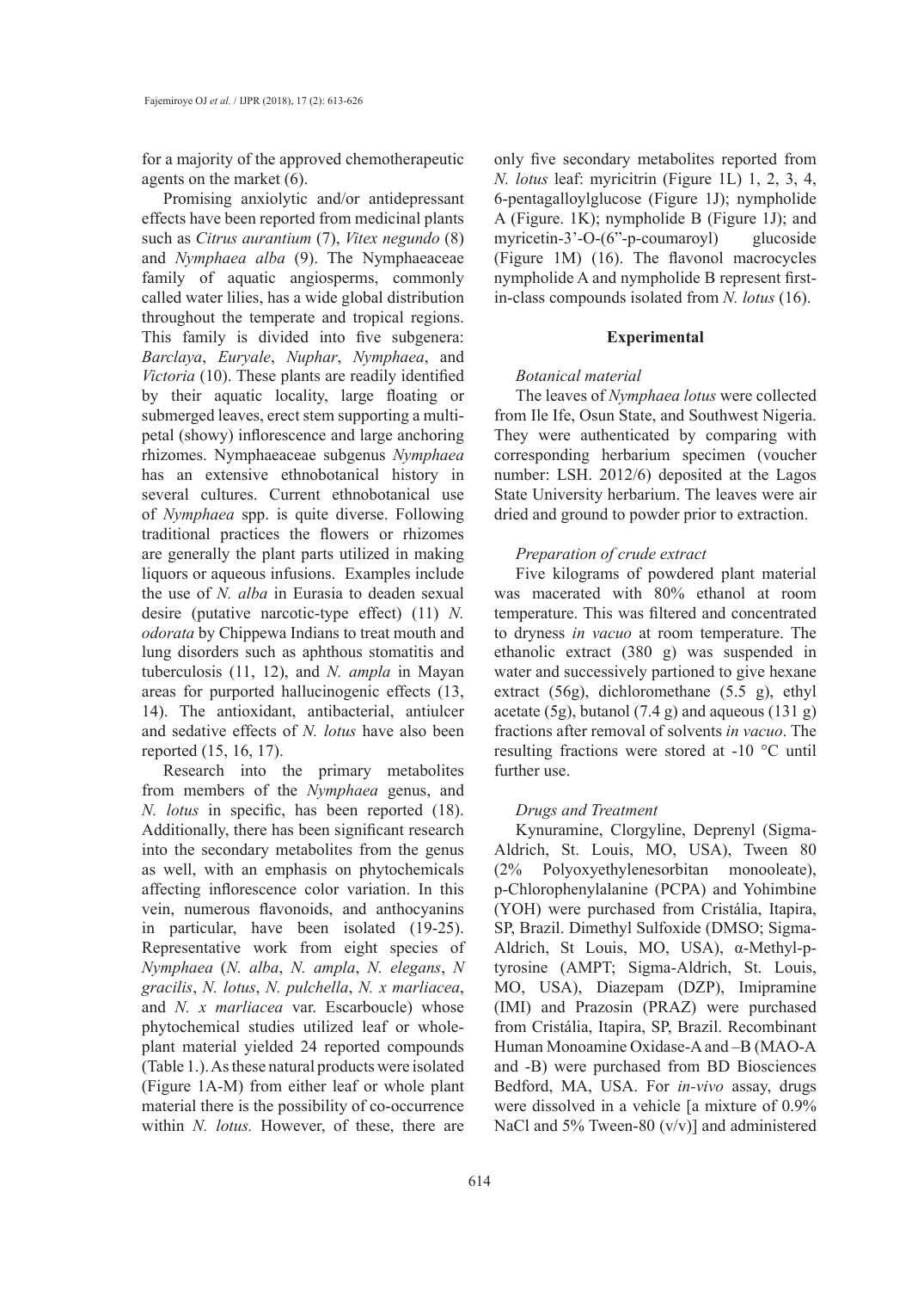

 $R_{3}$ 

ęн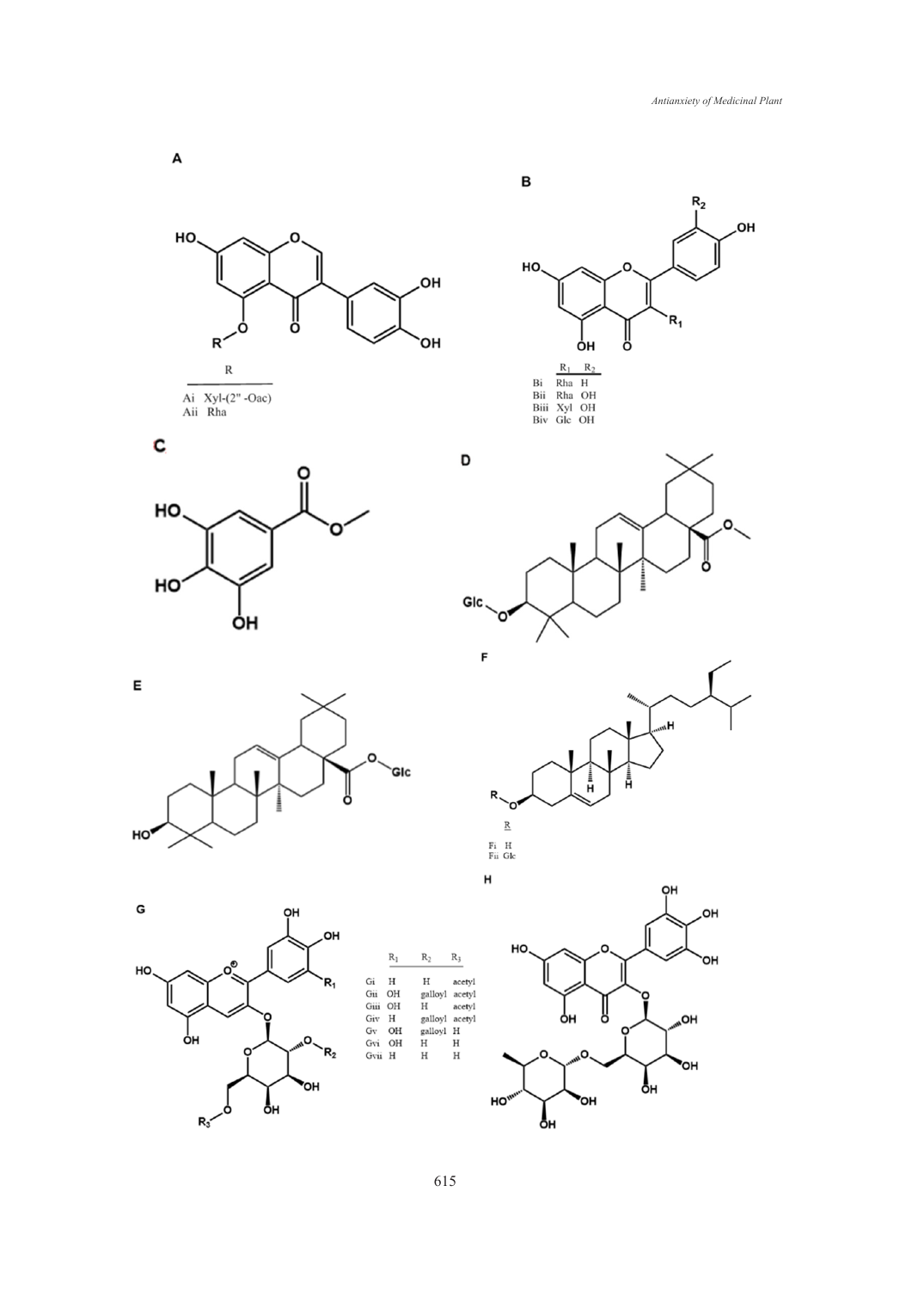







 $\bf{M}$ 



**Figure 1**. Natural products isolated from *Nymphaea spp.* (A) 5-glycosylated isoflavones, (B) glycosylated flavones, (C) methyl gallate (D) methyl 3-*O*-β-D-glucopyranosyloleanolate, (E) 28-*O*-β-D-glucopyranosyloleanolate, (F) sitosterol and its 3-beta glucoside, (G) 3-*O*-glycosylated anthocyanins, (H) myricetin 3-*O*-α-L-rhamnopyranosyl(1→6)β-D-galactopyranoside, (I) myricitrin (J) nympholide A, (K) nympholide B, (L) 1, 2, 3, 4, 6-pentagalloyl-D-glucose, (M) myricetin-3'-*O*-(6"-*p*-coumaroyl) glucoside.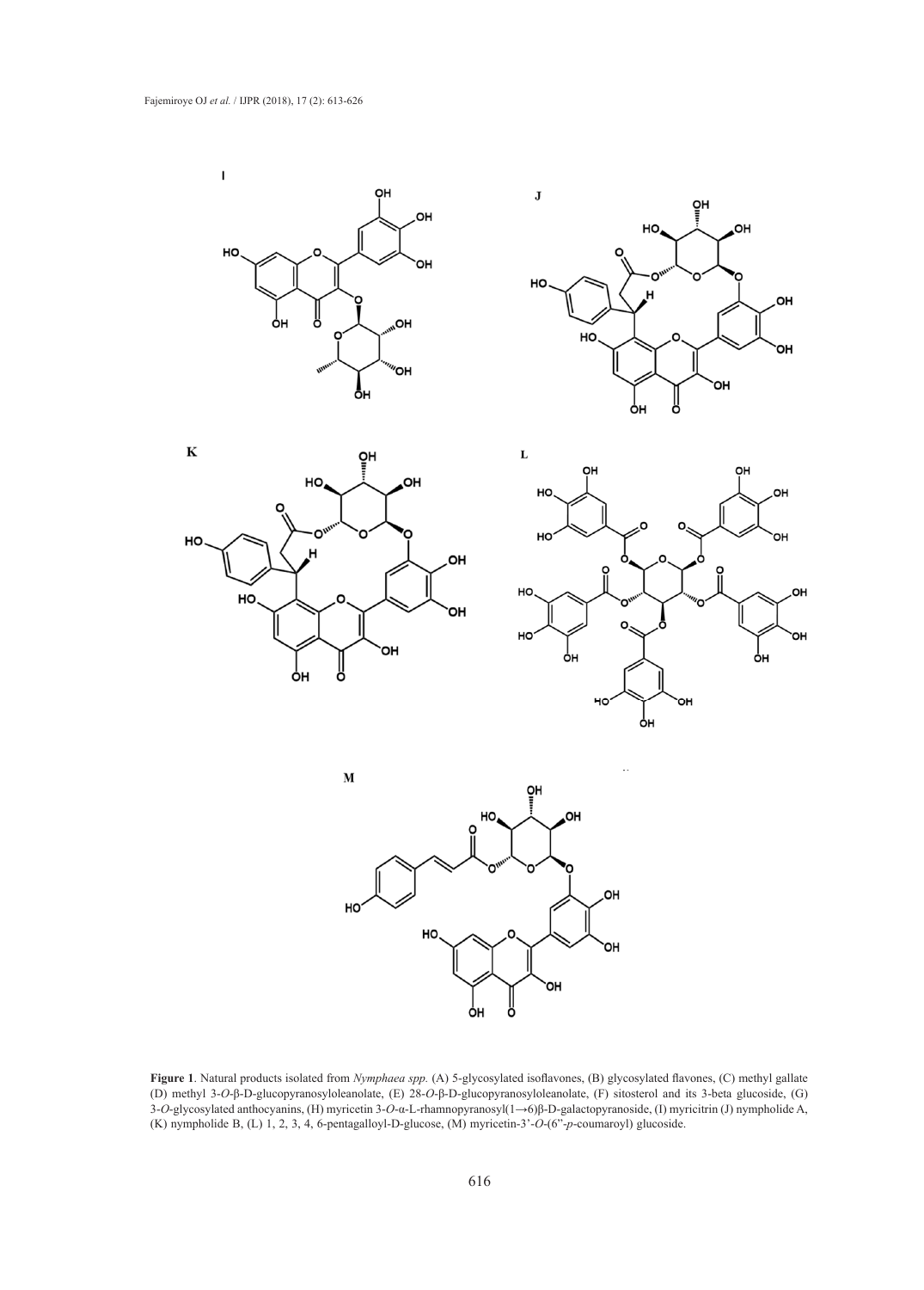*Nymphaea spp.* **Natural Product Reference** *N. alba* cyanidin 3-(6"-acetylgalactoside) (Figure.1 Gi); delphinidin 3-(2"-galloyl-6"-acetylgalactoside) (Figure.1 Gii); delphinidin 3-(6"-acetylgalactoside) (Figure.1 Giii); cyanidin 3-(2"-galloyl-6" acetylgalactoside) (Figure.1 Giv); delphinidin 3-(2"-galloylgalactoside) (Figure.1 Gv); delphinidin 3-galactoside (Figure.1 Gvi); cyanidin 3-galactoside (Figure.1 Gvii) (19) *N. ampla* 7,3'4'-trihydroxy-5-O-β-D-(2"-acetyl)-xylopyranosylisoflavone (Figure 1 Ai); 7,3',4'-trihydroxy-5-O-α-L-rhamnopyranosylisoflavone (Figure 1 Aii); quercetin 3-rhamnoside (Figure.1 Bii); quercetin 3-xylopyranoside (Figure 1 Biii); quercetin 3-glucopyranoside (Figure 1 Biv); methyl gallate (Figure.1 C) (23) *N. elegans* quercetin 3-rhamnoside (Figure 1 Bii); β-sitosterol (Figure 1 Fi); β-sitosteryl-3-O-β-Dglucopyranoside (Figure 1 Fii)  $(23)$ <br>glucopyranoside (Figure 1 Fii) *N. gracilis* methyl 3-O-β-D-glucopyranosyloleanolate, (E) 28-O-β-D-glucopyranosyloleanolate (Figure 1 Dii); 28-O-β-D-glucopyranosyl-oleanolate (Figure 1 E); β-sitosterol (Figure 1 Fi); β- sitosteryl -3-O-β-D-glucopyranoside (Figure 1 Fii). (23) *N. lotus* myricitrin (Figure 1 I); 1,2,3,4,6-pentagalloyl-D-glucose (Figure 1 L); nympholide A (Figure 1 J); nympholide B (Figure 1 K); myricetin-3'-O-(6"-p-coumaroyl)glucoside (Figure 1 M).  $(16,21)$ *N. pulchella* 7,3'4'-trihydroxy-5-O-β-D-(2"-acetyl)-xylopyranosylisoflavone (Figure 1 Ai); 7,3',4'-trihydroxy-5-O-α-L-rhamnopyranosylisoflavone (Figure 1 Aii); kaempferol 3-rhamnopyranoside (Figure 1 Bi); β-sitosterol (Figure 1 Fi); β- sitosteryl-3-O-β-D-glucopyranoside (Figure 1 Fii) (23) *N. x marliacea* myricetin 3-O-α-L-rhamnopyranosyl(1→6)β-D-galactopyranoside (Figure 1 H); delphinidin 3-(2"-galloyl-6"-acetylgalactoside) (Figure 1 Gii); delphinidin 3-(6"-acetylgalactoside) (Figure 1 Giii); delphinidin 3-galactoside (Figure 1 Gvi) (22) *N. x marliacea var. Escarboucle* delphinidin 3-(2"-galloyl-6"-acetylgalactoside) (Figure 1 Gii); delphinidin 3-(6"-acetylgalactoside) (Figure 1 Giii); cyanidin 3-(2"-galloyl-6"-acetylgalactoside) (Figure 1 Giv); delphinidin 3-(2"-galloylgalactoside) (Figure 1 Gv); delphinidin 3-galactoside (Figure 1 Gvi) (22)

**Table 1.** Phytochemical composition from eight representative members of *Nymphaea.*

Despite extensive phytochemical studies and popular use of *N. lotus* for sedative effects there has been limited pharmacological assessment. Based on local use of crude extract of *N. lotus*, the present study evaluated this species for anxiolytic and antidepressant-like effects as well as investigating possible neural mechanisms.

(orally - p.o. or intraperitonealy - i.p) in a volume of 1 mL per 100 g of mice body weight. Drugs were dissolved in DMSO to yield a final DMSO concentration of 1.0% in the reaction mixture for *in-vitro* assay.

# *Pharmacological approaches General pharmacological test*

General pharmacological tests were conducted using a modified method of Malone [26] to detect general behavioral changes, effective doses and any signs of toxicity. Animals were treated through subcutaneous (s.c), intraperitoneal (i.p) or oral (p.o) route with CEN (5, 25, 125 or 625 mg/kg) or vehicle 10 mL/kg and observed periodically for 7 days.

*Sodium pentobarbital sleep induction* Animals were treated orally with vehicle (10 mL/kg), CEN (20, 60 or 180 mg/kg) or diazepam (1 mg/kg) one hour prior to intraperitoneal administration of sodium pentobarbital (50 mg/ kg). Sleep latency (time to the loss of righting reflex) and duration (voluntary recovery of the righting reflex) were recorded*.*

# *Rota-rod*

The effect on motor coordination was assessed using a rota-rod apparatus. The rota-rod apparatus consisted of a base platform and an iron rod of 3 cm diameter and 30 cm length, with a non-slip surface. Mice were selected randomly, subjected to oral treatment with vehicle (10 mL/ kg), CEN (20, 60 or 180 mg/kg) or diazepam (1 or 5 mg/kg) and placed individually to walk at 22rpm on the rotating rod one hour after treatment. Fall latency was recorded as an interval between the mounting of the animal on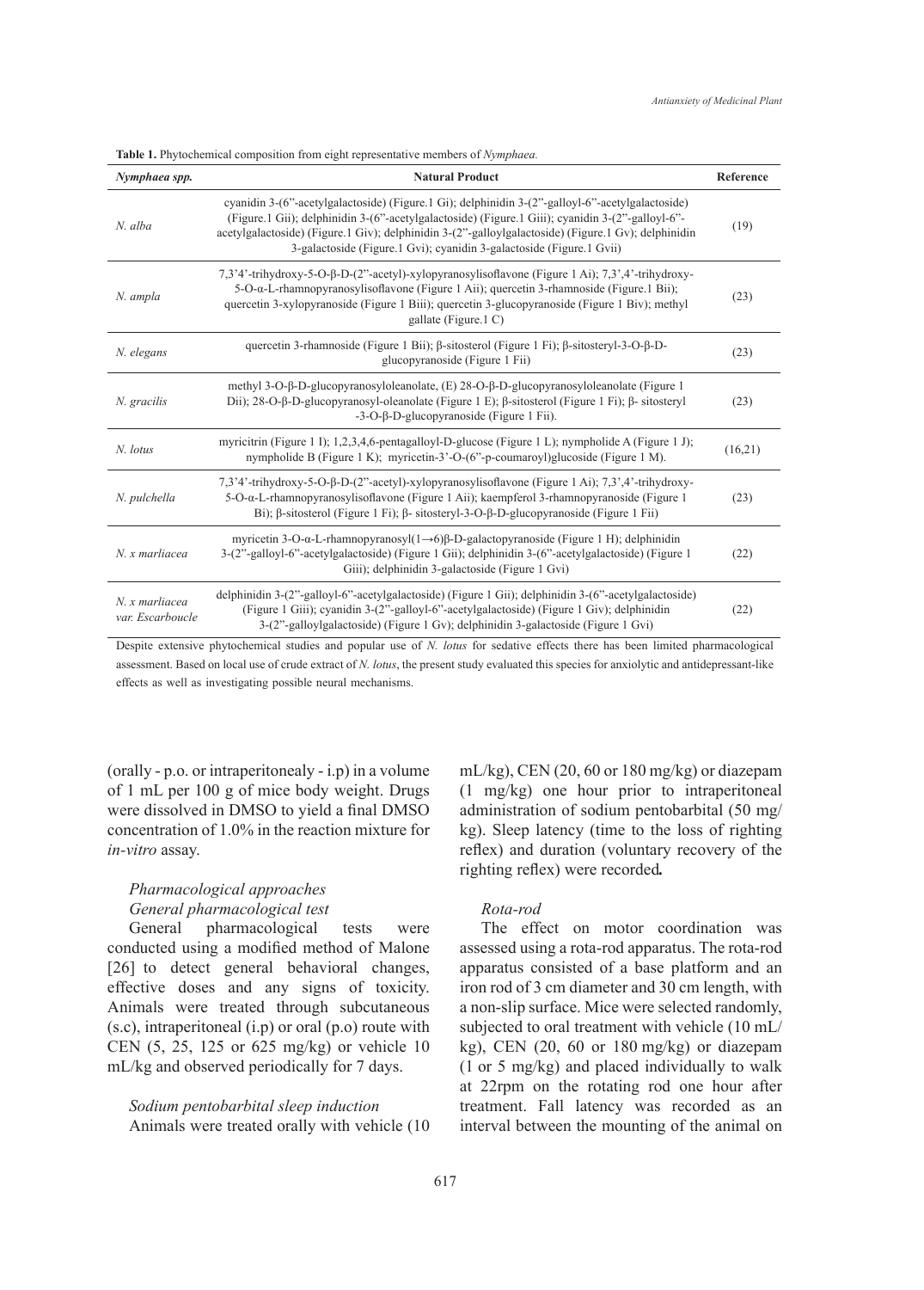the rod and falling off of it.

#### *Light/dark box test (LDB)*

Mice were treated orally with vehicle (10 mL/kg), CEN (20, 60 or 180 mg/kg) or diazepam (DZP 1 or 5 mg/kg) prior to assessment in LDB. The animals were placed at the center of the light area facing the opening of the dark area one hour after treatment. The number of transitions between the two compartments and the time spent in the light area were recorded for five min.

#### *Elevated plus maze test (EPM)*

Mice were treated orally with vehicle (10 mL/kg), CEN (20, 60 or 180 mg/kg) or diazepam (DZP, 1 or 5 mg/kg) prior to assessment by elevated plus maze. One hour after treatment the animals were placed individually at the center of the plus maze and observed for five minutes. The number of entries into the open arms and time spent were recorded for statistical analysis.

## *Forced Swimming Test*

Mice were treated orally with vehicle (10 mL/kg), CEN (20, 60 or 180 mg/kg) or imipramine (IMI, 15 mg/kg) and subjected to swimming for six minutes (27). The swimming duration and immobility periods were recorded. The immobility period was considered any time spent by the mouse floating and making passive movements necessary to keep its head afloat.

#### *Open field exploratory activity*

Mice were treated orally with vehicle (10 mL/kg), CEN (20, 60 or 180 mg/kg) or diazepam (DZP, 1 or 5 mg/kg) and then placed into a circular open field (50 cm high walled area whose 62.80 cm2 floor was divided into eight equal sectors). Parameters of total crossing, freezing time, number of grooming and rearing activities were scored during five minute test periods (27). The apparatus was cleaned with 10% alcohol at the end of each test.

# *Mechanism of anxiolytic like effect of CEN*

Mice were pretreated intraperitoneally with NaCl 0.9% - SAL or PCPA 100 mg/kg (experiment-EXPT 1), NaCl 0.9% - SAL or AMPT 100 mg/kg (experiment-EXPT 2), NaCl

0.9% - SAL or PRAZ 0.5 mg/kg (experiment-EXPT 3) or NaCl 0.9% - SAL or YOH 1 mg/ kg (experiment-EXPT 4) prior to oral treatment with vehicle or CEN 20 mg/kg. One hour posttreatment animal were evaluated using a forced swimming test.

# *Inhibition assay using recombinant human MAO-A and -B*

A monoamine oxidase (MAO) inhibition assay utilizing kynuramine as the substrate was employed to investigate the potential activity of CEN on recombinant human MAO-A and MAO-B (28). CEN was assessed for inhibitory activity at a test range of 1-100 mg/mL, with clorgyline  $(10^{-10} - 10^{-5} \text{ M})$  and deprenyl  $(10^{-10} - 10^{-5} \text{ M})$  $10 - 10^{-5}$  M) being employed as MAO-A and MAO-B selective inhibitors, respectively. The substrate concentration of 80 and 50 μM kynuramine was chosen for MAO-A and -B, respectively, based on the previous substrate concentration at half  $V_{max}$  (29). Inhibition was calculated as percent of product formation compared to the corresponding control (enzymesubstrate reaction) without the inhibitors. The reactions were carried out in 0.1 M potassium phosphate buffer at pH 7.4, with incubation mixtures containing 5µg/mL of MAO-A or 12.5 µg/mL of MAO-B. The total reaction volume was 200 µL yielding a final DMSO concentration (vehicle) of 1.0% in the reaction mixture. Reaction mixtures were pre-incubated for 10 minutes at 37  $\degree$ C prior to the addition of MAO-A or MAO-B to measure enzymatic activity. The reactions were stopped by the addition of 75 µL of 2N NaOH. The formation of 4-hydroxyquinoline was determined fluorometrically using a SpectraMax M5 fluorescence plate reader (Molecular Devices, Sunnyvale, CA) with 320 nm excitation and 380 nm emission wavelength calculated by the Soft Max Pro program.

# *Hippocampal protein extraction and BDNF quantification*

Mice were treated orally of or vehicle 10 mL/ kg, CEN 20, 60 or 180 mg/kg and sacrificed (after one hour) to collect their hippocampus. Hippocampal tissues were homogenized in a lysis buffer (NaCl 1mM; EDTA 4 mM, Tris-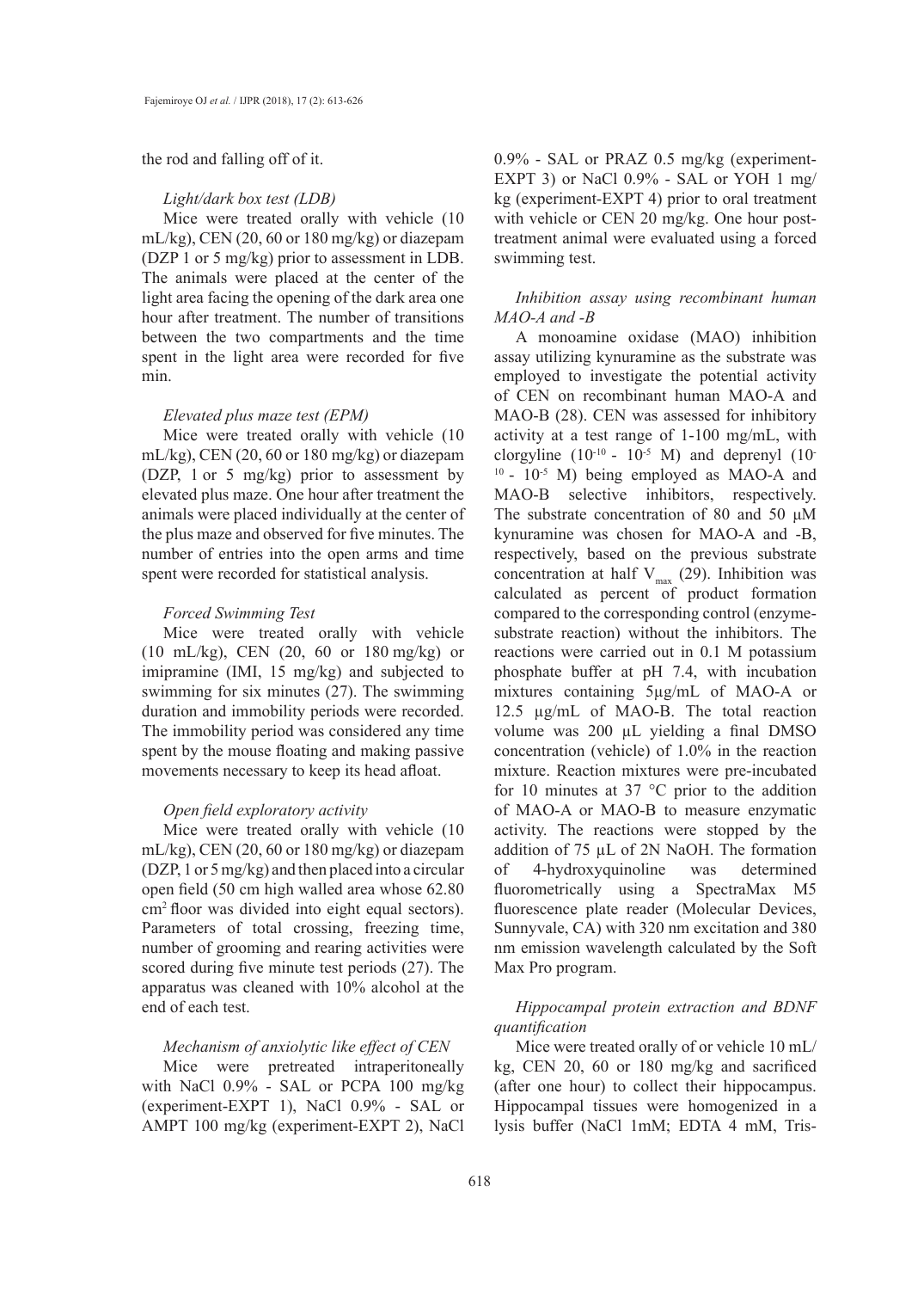

**Figure 2**. Effect of vehicle, crude leaf extract of *Nymphaea lotus* (CEN) 125, 250 or 500 mg/kg or diazepam (DZP) 1 or 5 mg/kg or on latency (A), duration (B) of sodium pentobarbital (60 mg/kg) induced hypnosis, and latency of fall on the Rota-rod (C). Results are expressed as mean  $\pm$  SEM; n = 10 in each group.  $*$  indicate  $p$  < 0.05 as compared with vehicle treated group (One-way ANOVA followed by Dunnett's test).

HCl 100 mM; albumin 2%, Triton-X 100 2%, thrimerosal 0.01%, pH 7.0, glycerol 10%, protease inhibitor cocktail - GE) in a 1:40 w/v ratio. After centrifugation (16800 x g, 4  $^{\circ}$ C, 35 min.), the supernatant was collected and stored at -80 °C. Hippocampal brain derived neurotrophic factor (BDNF) was measured using an ELISA kit (BDNF Emax® ImmunoAssay System kit, Promega, Madison, WI, USA) according to the manufacturer's instructions. The total protein level of sample was normalized and measured using the Bradford method (30).

#### *Statistical analysis*

Parametric data are expressed as means ± SEM following appropriate statistical analysis, specifically: unpaired Student's *t*-test, one way ANOVA followed by the Dunnett´s test as post hoc test or two way ANOVA followed by the Bonferroni as post hoc test. Significance difference between or among groups were set at  $p < 0.05$  (31). GraphPad Prism statistical software version 6.03 for Windows (GraphPad Software, Inc., San Diego, CA, USA) was used for data analysis.

#### **Results**

# *General pharmacological test of CEN effect on mice*

There were no observations of abdominal contortion, environmental alienation, ataxia, sedation, or loss of paw grip by 5, 25 and 125 kg/mg) administration. An increase in exploratory activity was observed after oral administration of CEN 5, 25 and 125 mg/kg). CEN 625 mg/kg) induced sedation, analgesia and loss of paw grip via i.p and s.c. irrespective of the administration route and dose. No deaths were observed in the test population during the seven day observation period following CEN administration.

# *Effect of CEN on hypnotic effect of barbiturate and rota-rod test performance*

Oral administration of CEN 180 mg/kg) or diazepam (DZP, 1 and 5 mg/kg) elicited a decrease in the sleep latency  $[F (5, 54) =$ 7.0,  $p < 0.05$ , one way ANOVA, Figure. 2A]. CEN elicited an increase in sleep duration [F (5, 54) = 10.7,  $p < 0.05$ , one way ANOVA, Figure. 2B]. The Dunnett´s post-hoc test revealed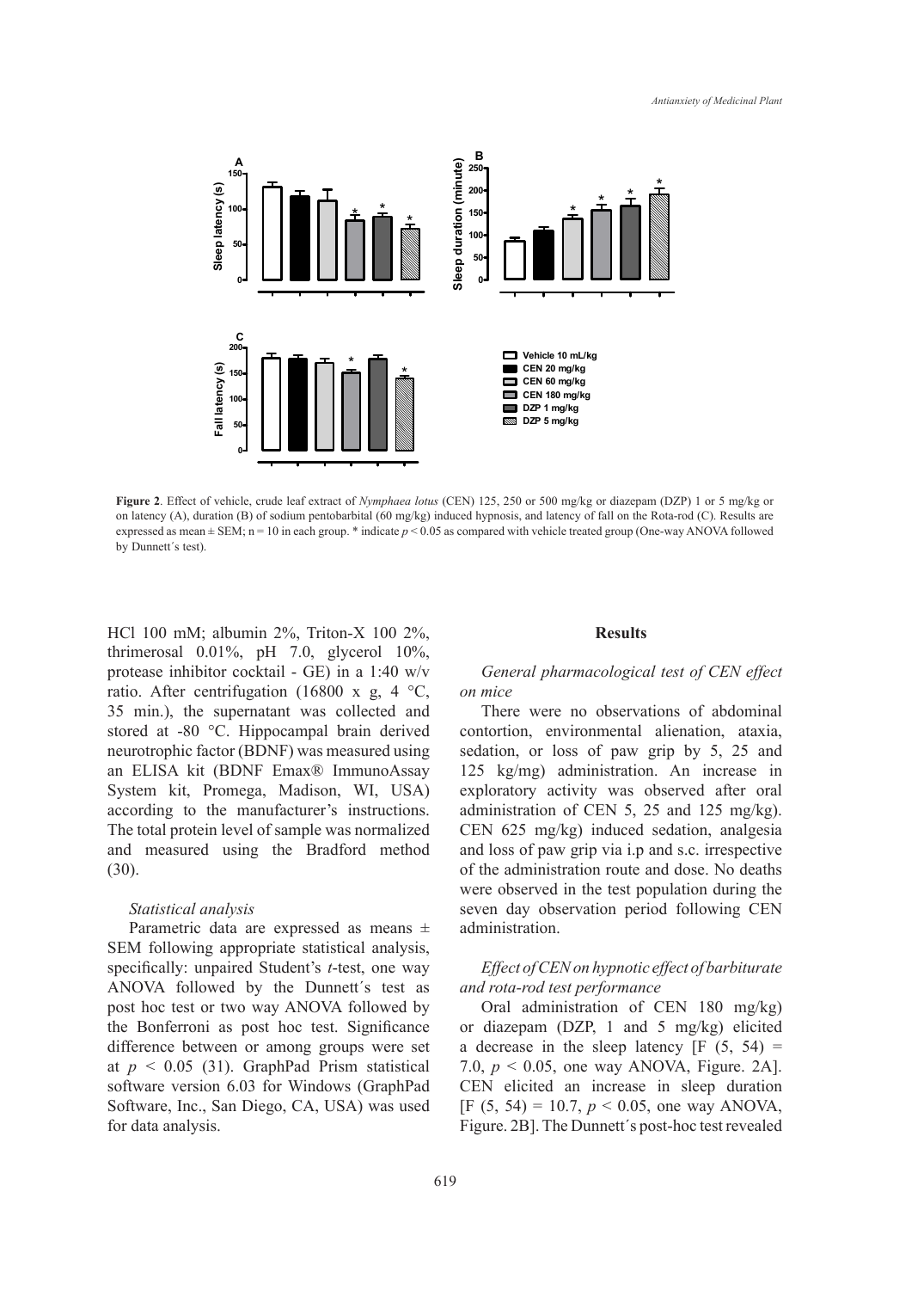

Figure 3. Effect of oral administration of vehicle 10 mL/kg, crude leaf extract of Nymphaea lotus (CEN) 20, 60 or 180 mg/kg, diazepam (DZP) 1 or 5 mg/kg on the number of transitions (A) and time spent in the light area of light/dark box (B). Results are expressed as mean  $\pm$  SEM; n = 10 in each group; \*p < 0.05 vs vehicle treated group (One-way ANOVA followed by Dunnett's test).  $\mathcal{L}$  is the semi-norm  $\mathcal{L}$  in the  $\mathcal{L}$  in each group;  $\mathcal{L}$ 

a significant decrease in sleep latency by CEN *Effects of CEN on mice in the e* 180 mg/kg ( $p < 0.05$ ) and an increase in sleep *maze* duration by CEN 60 and 180 mg/kg ( $p < 0.05$ ). A Oral administration of CEN in significant decrease in fall latency was observed **50** for CEN 180 mg/kg) and diazepam (DZP, 5 mg/ kg) in the rota-rod test when compared to the **0** control animals [F  $(5, 54) = 5.3, p < 0.05$ , one way ANOVA, Figure 2C]. **20** E<br> **C**<br> **N**<br> **C**<br> **S**<br> **f Time spend in 1**<br> **Spend in 1**<br> **Spend in 11** 

# *(LDB)*

CEN 20, 60 or 180 kg/mg) administration did not statistically alter the number of transition [F (5, 54) = 3.4,  $p > 0.05$ , Figure 3A] in the and time spent on the open arms LDB test; the control, diazepam, did at both test concentrations (1 and 5 mg/kg). However, Effects of CEN on mice in the time spent in the light areas of the LDB Swimming Test (FST) was increased by CEN 20, 60 and 180 kg/mg) Oral administration of CEN administration  $[F(4, 35) = 13.1, p < 0.05,$  Figure. elicited significant increase in imn 3B].  $\frac{v}{\sqrt{2}}$  $\frac{1}{10}$ the specific specific on  $\left[1, 0.55\right]$  and  $\left[1, 0.55\right]$ 

#### ecrease in sleep latency by CEN *Effects of CEN on mice in the elevated plus maze*  **150** Effects of CEM on miss in the slow ation of CEN iner Effects of CEN on mice in the ele

*Effects of CEN on mice in the light/dark box*  $p < 0.05$ , Figure 4A] and time spen Oral administration of CEN increased the reduced the number of open arm entries  $[F (5, 54) = 10.9,$ <sup>p</sup>  $p > 0.05$ , Figure 4A] at a dose of 20 mg/kg. The time spent on the open arms was also increased by CEN administration [F  $(5, 54) = 22.4$ ,  $p \le$ NOVA, Figure 2C]. **Figure 4**B. The DZP 1 mg/kg increased on 0.05, Figure 4B. the number of open arm entries  $[F (5, 54) = 10.9]$ ,  $p < 0.05$ , Figure 4A] and time spent on the open arms [F (5, 54) = 10.9,  $p < 0.05$ , Figure 4B]. At 5 mg/kg, DZP reduced the number of open arm **100** entries [F  $(5, 54) = 10.9, p < 0.05$ , Figure 4A] and time spent on the open arms **50** DZP reduced the number of **open arms (s) S** [**F** (5,

# *Effects of CEN on mice in the Forced Swimming Test (FST)*

Oral administration of CEN 180 mg/kg elicited significant increase in immobility time [F (4, 45) = 10.0,  $p < 0.05$ , Figure 5A] and



**Figure 4**. Effect of oral administration of vehicle 10 mL/kg, crude leaf extract of *Nymphaea lotus* (CEN) 20, 60 or 180 mg/kg, diazepam (DZP) 1 or 5 mg/kg on the (A) percentage of entries and (B) time spent in the open arms of the elevated plus maze. Results are expressed as mean  $\pm$  SEM; n = 10 in each group;  $\gamma p$  < 0.05 vs vehicle treated group (One-way ANOVA followed by Dunnett's test).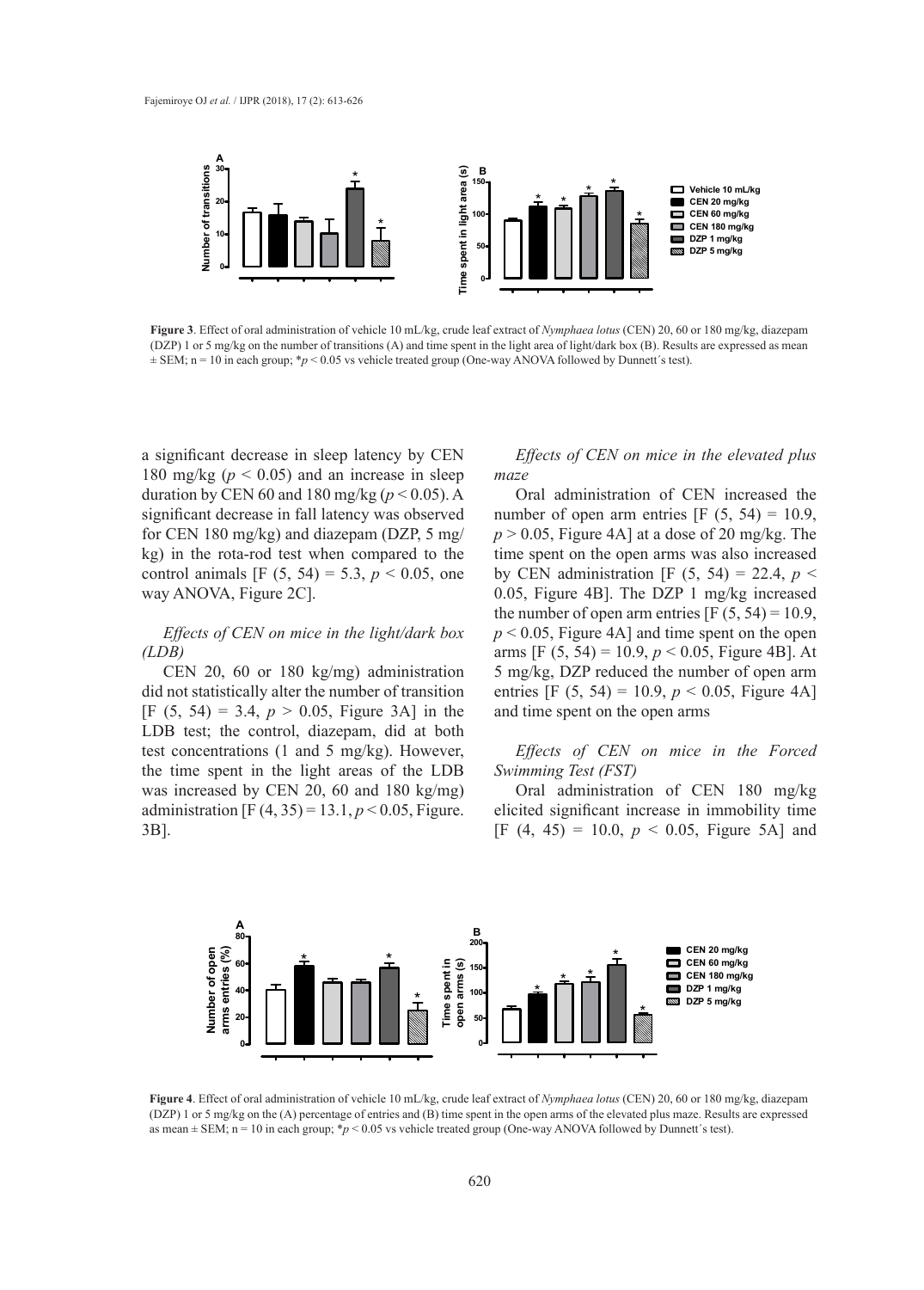

Figure 5. The effect of oral administration of vehicle 10 mL/kg, crude leaf extract of Nymphaea lotus (CEN) 20, 60 or 180 mg/kg, or imipramine (IMI) 15 mg/kg on the immobility (A) and swimming time in the FST (B). Each column represents the mean  $\pm$  SEM of 10 animals.  $*_p$  < 0.05 vs vehicle treated group. (One-way ANOVA followed by Dunnett's test).

decrease in swimming time  $[F(4, 45) = 9.8, p <$  Administration of CEN did not 0.05, Figure. 5B] in the FST. The by IMI 15 mg/ open field crossing by mice in kg reduced immobility time ( $p < 0.05$ , Figure significant manner [F (5, 54) = 3  $5A$ ) and increased swimming time  $(p < 0.05$ , Figure 6B], however, DZP 1 m Figure 5B).  $\frac{1}{5}$  mercused swimming.

*Effect of CEN on mice behaviour in the open field*

CEN 180 mg/kg) and diazepam (DZP, 5 mg/kg) treatments increased observed freezing time [F  $(5, 54) = 6.4$ ,  $p < 0.05$ , Figure 6A]. Administration of CEN did not alter observed open field crossing by mice in a statistically significant manner [F  $(5, 54) = 15.3, p > 0.05,$ Figure 6B], however, DZP 1 mg/kg increased total crossing, while DZP 5 mg/kg reduced total crossing.

*Mechanism of anxiolytic like property of CEN* The effect of pretreatment with SAL or PRAZ and treatment with vehicle or CEN at 20 mg/kg on time spent in the light area of LDB



Figure 6. The effect of oral administration of vehicle 10 mL/kg, crude leaf extract of *Nymphaea lotus* (CEN) 20, 60 or 180 mg/kg, or *Nymphamme* (*INII)* 15 mg/kg on the (A) reezing time, (B) total crossing, (C) number or grooming and (D) number or rearing in the open<br>field test. Each column represents the mean ± SEM of 10 animals. \**p* < 0.05 vs vehicl  $f$  total crossing time,  $\frac{1}{2}$  and  $\frac{1}{2}$  and  $\frac{1}{2}$  number of  $\frac{1}{2}$  number of  $\frac{1}{2}$  number of  $\frac{1}{2}$  and  $\frac{1}{2}$ imipramine (IMI) 15 mg/kg on the (A) freezing time, (B) total crossing, (C) number of grooming and (D) number of rearing in the open Dunnett´s test).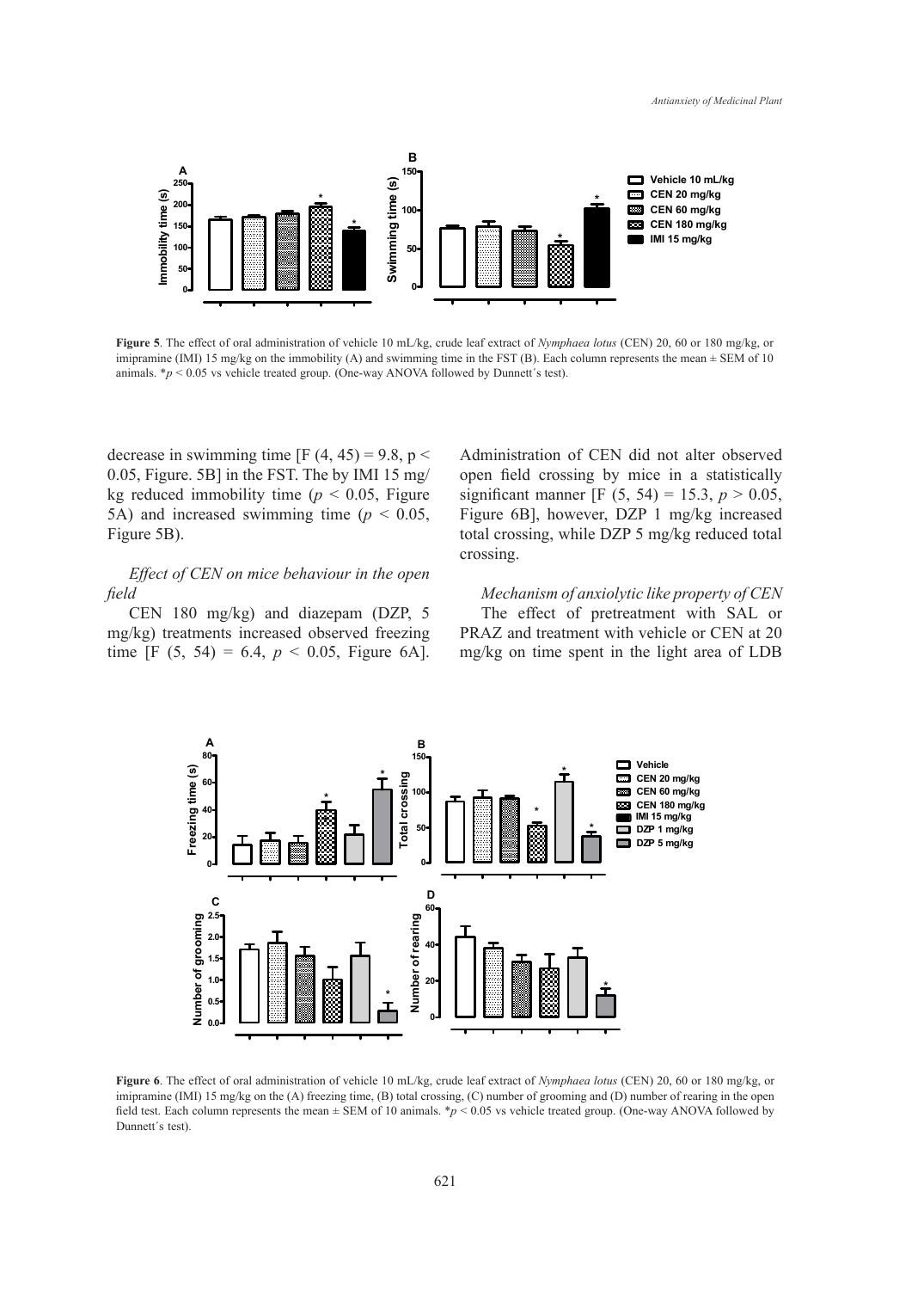

**Figure 7**. Showed effect of CEN 20 mg/kg or vehicle 10 mL/kg (p.o) after pretreatment with SAL 10 mL/kg or p-chlorophenylalanine methyl ester (PCPA 100 mg/kg, i.p., Experiment – EXPT 1); SAL 10 mL/kg or α-methyl-p-tyrosine AMPT 100 mg/kg, i.p., Experiment – EXPT 2); SAL 10 mL/kg or prazosin (PRAZ 0.5 mg/kg, i.p., Experiment – EXPT 3); SAL 10 mL/kg or yohimbine (YOH 1 mg/kg, i.p., Experiment – EXPT 4) on (A) time spent in the light area of light/dark box and (B) percentage of entries into the open arms of the elevated plus maze. Data are expressed as mean ± SEM, n= 10 (two way ANOVA followed by Bonferroni test). \**p* < 0.05 vs vehicle treated group; # *p* < 0.05 SAL + CEN vs PCPA + CEN or AMPT + CEN, PRAZ + CEN or YOH + CEN (Two-way ANOVA followed by Bonferroni test).

(dependent variable, Figure 7A) and percentage of open arms entries, Figure 7B) of the EPM were assessed. The data obtained on time spent in the light area of LDB did not reveal an interaction between pretreatment and treatment  $(p > 0.05,$  two-way ANOVA). In Figure 7A, Bonferroni post hoc test showed an increase in the time spent in the light area by CEN (i.e SAL + CEN vs SAL + Vehicle, *p* < 0.05) treatment. Unlike PCPA (EXPT 1, Figure 7 A and B) and YOH (EXPT 4, Figure 7 A and B) pretreatments, the effect of CEN on time spent in the light area of LDB and percentage of open arms entries in EPM was blocked by AMPT (i.e SAL + CEN vs AMPT + CEN, *p* < 0.05, EXPT 1, Figure 7A and B, respectively) and PRAZ (i.e SAL + CEN vs

PRAZ + CEN,  $p < 0.05$ , EXPT 1, Figure 7A and B, respectively) pretreatments.

*Effects of CEN on the activities of MAO enzymes*

CEN did not show statistically significant inhibition of either MAO-A or MAO-B (Table 2). The controls, clorgyline and deprenyl demonstrated potent inhibition of their respective targets, MAO-A and MAO-B, respectively (Table 2).

# *Effects of CEN on hippocampal brain-derived neurotrophic factor (BDNF)*

Oral administration of CEN (20, 60 or 180 mg/kg) did not statistically alter hippocampal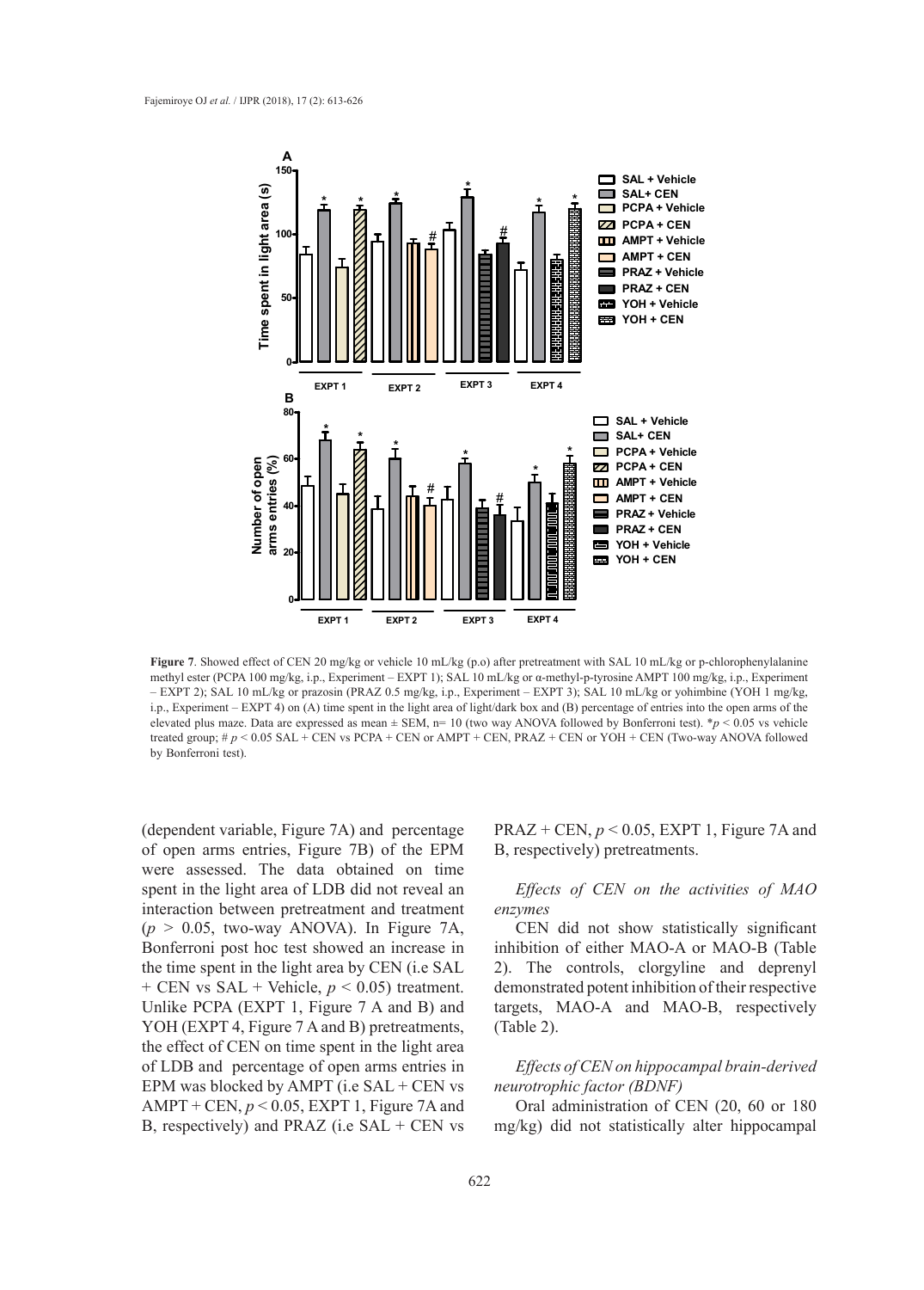**Table 2** The IC<sub>50</sub> value of crude leaf extract of *Nymphaea lotus* (CEN) tested for inhibition of human MAO-A and MAO-B activities *in-vitro*.

| <b>Sample</b> | Unit       | MAO-A $IC_{50}$    | MAO-B $IC_{50}$          |
|---------------|------------|--------------------|--------------------------|
| <b>CEN</b>    | $\mu$ g/mL | $0.05 \pm 149.503$ | $\overline{\phantom{a}}$ |
| Clorgyline    | $\mu$ M    | $0.03 \pm 0.024$   | $\overline{\phantom{a}}$ |
| Deprenyl      | $\mu$ M    | -                  | $0.08 \pm 0.072$         |

The values are IC<sub>50</sub> computed from concentration response curves and are mean  $\pm$  S.D of at least triplicate observations. Not determined

level of BDNF [F  $(3, 16) = 2.3, p > 0.05$ , Table 3].

#### **Discussion**

There continues to be a critical need for effective therapeutic agents capable of producing antidepressant or anxiolytic effects to reduce the global burden of these disorders (32, 33). Medicinal plants, and the natural products they produce, remain an indispensable resource of potential therapeutic agents capable of these effects. However, to utilize these natural products in the drug discovery and development process a key step is identifying desired biological activity. With this in mind, this study reports, *invivo* assessment of *N. lotus* leaf extract (CEN) for anxiolytic and antidepressant activity.

Behavioral alteration in the general pharmacological tests included an increase in exploratory activity following oral administration of CEN without any observation of abdominal contortion, environmental alienation, ataxia, loss of paw grip, or sedation at any but the highest dose. The highest dose of *N. lotus* leaf extract (625 mg/kg) induced sedation, however there were no signs of overt toxicity or death of test animals in the course the study. The oral route of administration and the dose ranges of CEN in our subsequent experiments were based on the popular application of the leaf extract.

Barbiturate sleep induction is an established animal model used to investigate potential CNS depressive or stimulating agents. Potentiation of the hypnotic effect of barbiturate is an indication of central nervous system depressive activity (33).Like diazepam, oral administration of CEN elicited a reduction in latency and increase in the duration of sodium pentobarbital-induced sleep. This similarity to diazepam accentuated the importance of assessing the effects on motor coordination.

The rota-rod test is a test of motor coordination (34-37) intoxication (38), sedation and strength (39). The fall latency from a rotating rod is scored. A decrease in latency to fall indicates motor incoordination. In the current study, CEN at 180 mg/kg and diazepam at 5 mg/kg reduced

**Table 3.** The effect of crude leaf extract of *Nymphaea lotus* (CEN) 20, 60 or 180 mg/kg on the level of hippocampal BDNF. Data are expressed as mean of pg/mg of protein  $\pm$  S.E.M, n = 5 (One-way ANOVA followed by Dunnett's test).

| Treatment (p.o)  | [BDNF] pg/mg total protein |  |
|------------------|----------------------------|--|
| Vehicle 10 mL/kg | $80.32 \pm 3.50$           |  |
| $CEN 20$ mg/kg   | $70.72 \pm 5.250$          |  |
| $CEN 60$ mg/kg   | $84.33 \pm 2.20$           |  |
| CEN 180 mg/kg    | $86.05 \pm 6.10$           |  |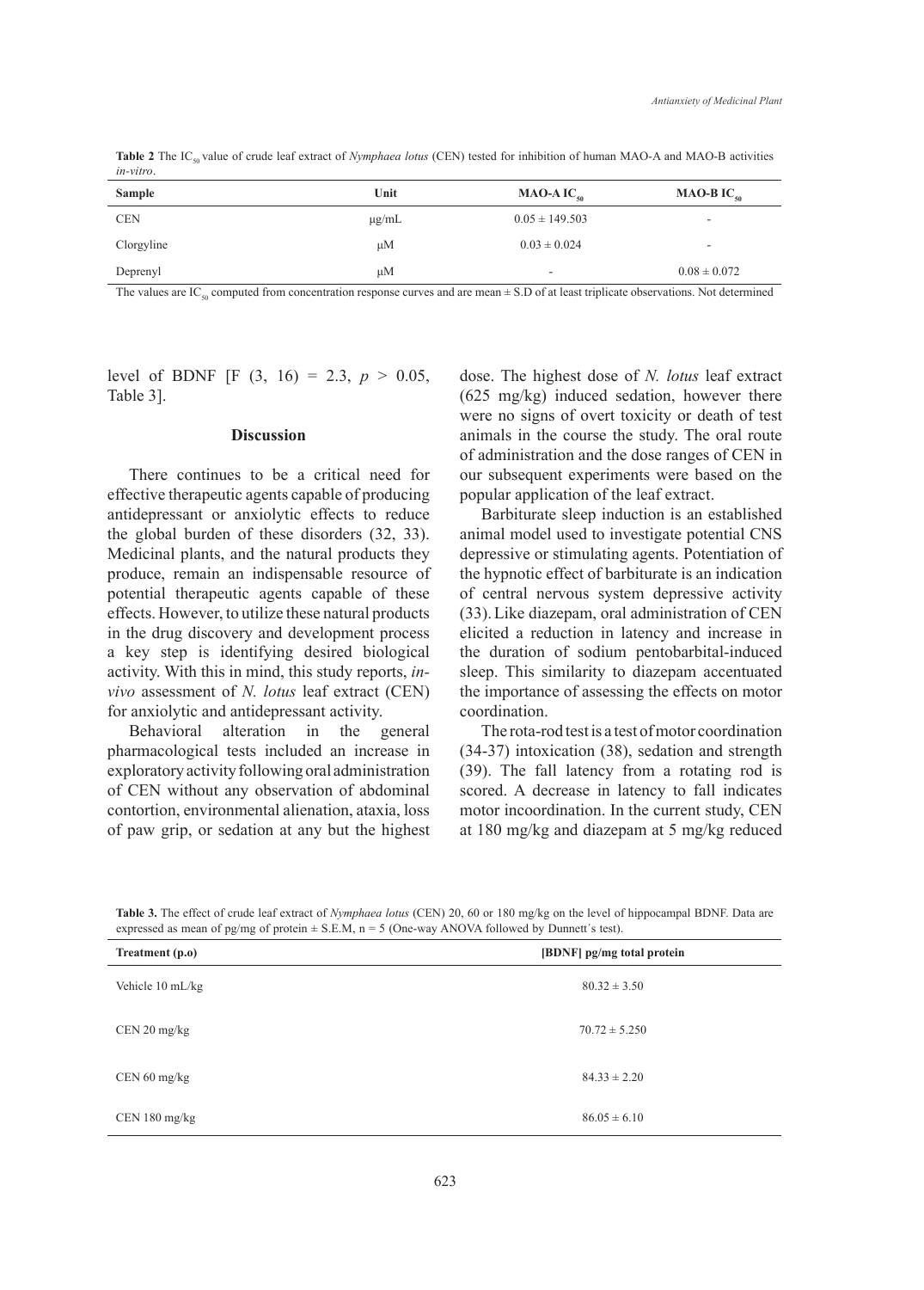the measured latency thereby suggesting interference with motor coordination by these compounds at the respective doses. This data may support the ethnobotanical use of *N. lotus* for sedative effects (40).

The light/dark box (LDB) assay is a wellestablished method to assess potential anxiolytic activities *in-vivo* (41). This model assesses the behavioral aversion of the test animal in an unknown, possibly dangerous environment, conflicting with the innate desire to explore the new environment. Suppression of aversive behavior by test compounds may indicate possible anxiolytic activity. This is assessed by measuring changes in the number of transitions between the light and dark areas of the LDB, as well as, relative time spent in light and dark areas. In this study, although the number of transitions was not statistically significant, the time spent in the light area of the LDB was significantly increased following CEN treatment at all tested doses. To corroborate these results a secondary anxiety model, the elevated plus maze (EPM) (42), was used to assess possible anxiolytic activity of *N. lotus*. Once more, at all tested doses (20, 60 and 180 mg/kg), *N. lotus* treated mice spent statistically more time in the open/exposed areas of the maze. At the 20 mg/ kg dose the treated mice had increased EPM arm entries which were statistically significant when compared to the control. These results, together, indicate possible anxiolytic effects by *N. lotus*.

The forced swim test (FST) was utilized to assess antidepressant effects of *N. lotus* in mice. Oral administration of CEN at 20 and 60 mg/ kg did not statistically alter the immobility or swimming time. However, CEN at 180 mg/kg increased immobility and decrease swimming time suggesting possible prodepressive effects at this dose. As this same dose induced motor incoordination on the rota-rod test an open field test was administered to discern differences between behavioral effects and motor effects.

The open field test (OFT) is the most basic measure of interest is locomotion. This can be influenced by motor output, exploratory drive, and fear-related behavior among other variables (43). However, more importantly OFT data can indicate possible sedative or myorelaxant activities that may affect other

assay (such as FST). Administration of CEN at 180 mg/kg increased the freezing time and reduced total crossing, indicating that CEN may possess sedative or myorelaxant activities. When combined with the observed rota-rod motor incoordination this seems consistent. Possible neural mechanisms of CEN activity were evaluated using pharmacological tools *p*-chlorophenylalanine methyl ester (PCPA), α-methyl-*p*-tyrosine (AMPT), prazosin (PRAZ), and yohimbine (YOH). The depletion of serotonin with PCPA and pretreatment with alpha-2 adrenergic antagonist, YOH, did not block the anxiolytic-like effect of CEN. On the contrary, depletion of catecholamine with AMPT and pretreatment with alpha-1 adrenergic antagonist, PRAZ, attenuated anxiolytic-like effect of CEN in mice when assessed in both the light/dark box and the elevated plus maze. Lastly, as the mechanism of anxiolytic activity of CEN could involve inhibition of MAO activity, this too was assessed *in-vitro* against human MAO-A and MAO-B; however there was no significant inhibitory activity.

#### **Conclusion**

In conclusion, these results indicate that *N. lotus* may possess anxiolytic properties, with possible adrenergic involvement, and that additional research is warranted.

#### **References**

- Prince M, Patel V, Saxena S, Maj M, Maselko J, Philips (1) MR and Rahman A. No health without mental health. *Lancet* (2007) 370: 859-77.
- World Health Organization (WHO). 54th World Health (2) Assembly (2001).
- (3) Kaplan RM and Anderson JP. The General Health Policy Model: An Integrated Approach: Quality of Life Assessments in Clinical Trials. Raven Press, Ltd. New York (1990).
- (4) Markou A and Cryan JF. Stress, anxiety and depression: Toward new treatment strategies. *Neuropharmacology* (2012) 62: 1-2.
- World Health Organization (WHO). WHO Traditional (5) Medicine Strategy 2002-2005 (2002).
- (6) Newman DJ and Cragg GM. Natural Products as Sources of New Drugs over the 30 Years from 1981 to 2010. *J. Nat. Prod.* (2012) 75: 311-35.
- Costa ARA, Cury TC, Cassettari BO, Takahira RK, (7)Flório JC and Costa M. *Citrus aurantium* L. essential oil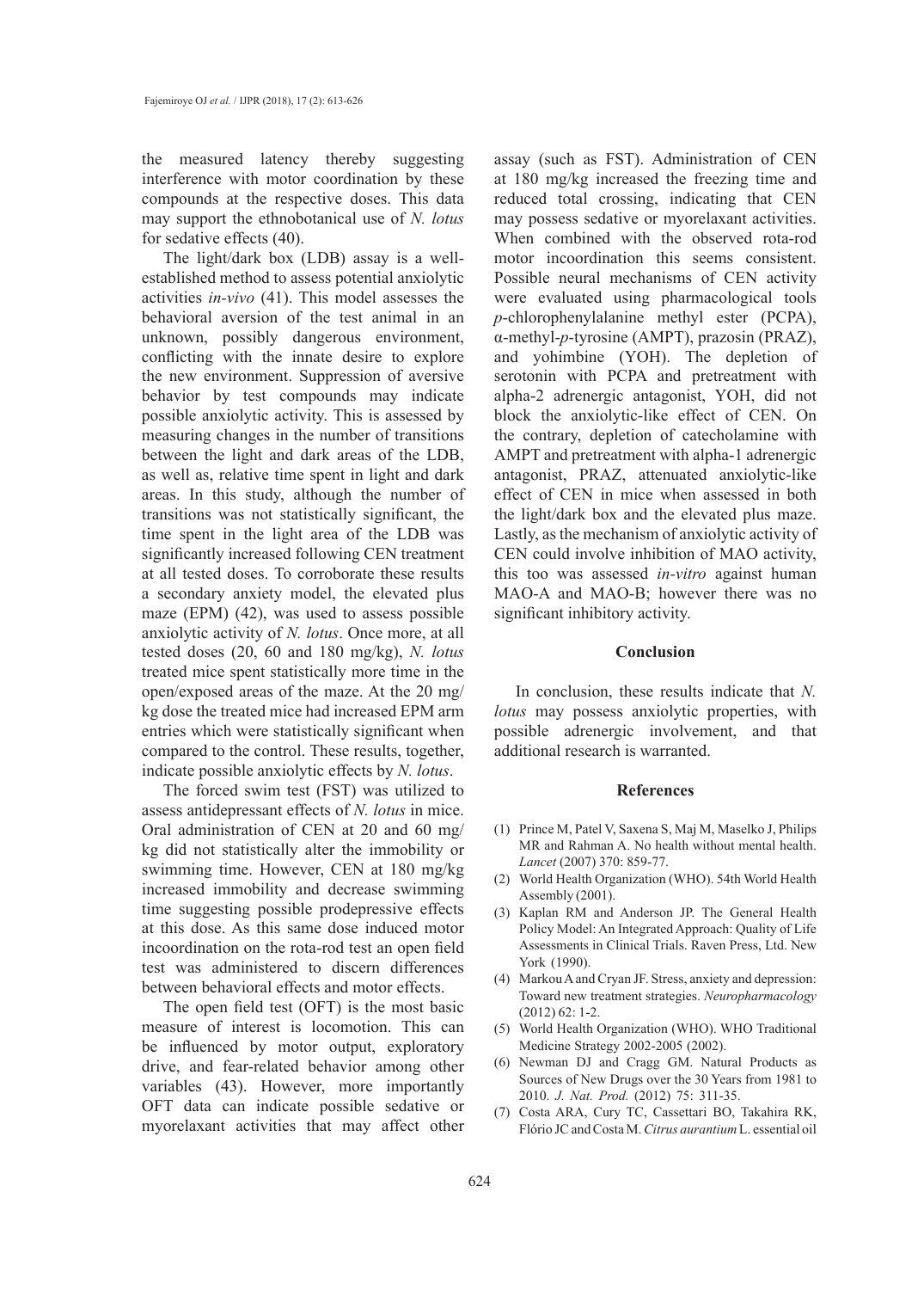exhibits anxiolytic-like activity mediated by 5-HT1Areceptors and reduces cholesterol after repeated oral treatment. *BMC Comp. Alt. Med.* (2013) 13: 42.

- Adnaik RS, Pai PT, Sapakal VD, Naikwade NS and (8) Magdum CS. Anxiolytic activity of *Vitex Negundo*  Linn. In experimental models of anxiety in mice. *Int. J. Green Pharm.* (2009) 3: 243-7.
- (9) Thippeswamy BS, Mishra B, Veerapur VP and Gupta G. Anxiolytic activity of *Nymphaea alba* Linn. in mice as experimental models of anxiety. *Ind. J. Pharm.*  (2011) 43: 50-5.
- Borsch T, Hilu KW, Wiersema JH, Lohne C, (10) Barthlott W and Wilde V. Phylogeny of *Nymphaea*  (Nymphaeaceae): Evidence from substitutions and microstructural changes in the chloroplast *trnT-trnF*  region. *Int. J. Plant Sci.* (2007) 168: 639-71.
- Lewis WH and Elvin-Lewis MPF. Medical Botany*:*  (11) Plants Affecting Human Health (2003).
- Foster S and Duke JA. Easter/Central Medicinal Plants (12) and Herbs. *Pet* (2000) 3: 18-9.
- (13) Diaz JL. Ethnopharmacology of sacred psychoactive plants used by the indians of Mexico. *Ann. Rev. Pharm. Toxicol.* (1977) 17: 647-75.
- $(14)$  Ott J. Ethneogenic drugs, their plant sources and history. *Pharmacotheon* (1993) 7: 424-5.
- (15) John-Africa LB, Idris-Usman MS, Adzu B and Gamaniel KS. Protective effects of the aqueous extract of *Nymphaea lotus* L. (Nymphaeaceae) against ethanol-induced gastric ulcers. *Int. J. Bio. Chem. Sci.* (2012) 6: 1917-25.
- Elegami AA, Bates C, Gray AI, Mackay SP, Skellern (16) GG and Waigh RD. Two very unusual macrocyclic flavonoids from the water lily *Nymphaea lotus*. *Phytochem.* (2003) 63: 727-31.
- Afolayan AJ, Sharaibi OJ and Kazeem MI. (17) Phytochemical Analysis and *in-vitro* Antioxidant Activity of *Nymphaea lotus* L. *Int. J. Pharm.* (2013) 9: 297-304.
- Park Y, Towantakavanit K, Kowalska T, Jung S, Ham (18) K, Heo G, Cho J, Yun J and Gorinstein S. Bioactive Compounds and Antioxidant and Antiproliferative Activities of Korean White *Lotus Cultivars*. *J. Med. Food* (2009) 12: 1057-64.
- T and Andersen OM. Cyanidin 3-(6''-acetylgalactoside) and other anthocyanins form reddish leaves of the water lily, *Nymphaea alba. J. Hort. Sci. Biotech.* (2001) 76: 213-5.  $(19)$  Fossen
- (20) Fossen T and Andersen OM. Delphinidin 3'-galloylgalactosides from blue flowers of *Nymphaea caerulea. Phytochem.* (1999) 50: 1185-8.
- (21) Mukherjee PK, Mukherjee D, Maji AK, Rai S and Heinrich M. The sacred lotus (*Nelumbo nucifera*) – phytochemical and therapeutic profile. *J. Pharm. Pharm.* (2009) 61: 407–22.
- $(22)$  Fossen T and Andersen OM. Acylated anthocyanins from leaves of the water lily, *Nymphaea x Marliacea*. *Phytochem.* (1997) 46: 353-7.
- Marquina S, Bonilla-Barbosa J and Alvarez L. (23) Comparative phytochemical analysis of four Mexican

*Nymphaea* species. *Phytochem.* (2005) 66: 921-7.

- (24) Agnihotri VK, ElSohly HN, Khan SI, Smillie TJ, Khan IA and Walker LA. Antioxidant constituents of *Nymphaea caerulea* flowers. *Phytochem.* (2008) 69: 2061-6.
- $(25)$  Zhu M, Zheng X, Shu Q, Li H, Zhong P, Zhang H, Xu Y, Wang L and Wang L. Relationship between the Compsition of Flavonoids and Flower Colors Variation in Tropical Water Lily (*Nymphaea*) Cultivars. *PLoS ONE* (2012) 7: 34335.
- (26) Malone MH. Pharmacological approaches to natural products screening and evaluation, in Wagner H, Wolf P (eds), *Natural products and plant drugs with pharmacological, biological or therapeutical activity*. Springer-Verlag, Berlin (1977) 23-53.
- Fajemiroye JO, Galdino PM, Alves SF, de Paula JA, de (27) Paula JR, Ghedini PC and Costa EA. Involvement of 5-HT1A in the anxiolytic-like effect of dichloromethane fraction of *Pimenta pseudocaryophyllus*. *J. Ethnopharm.* (2012) 3: 872–7.
- (28) Chaurasiya ND, Ibrahim MA, Muhammad I, Walker LA and Tekwani BL. Monoamine oxidase inhibitory constituents of propolis: kinetics and mechanism of inhibition of recombinant human MAO-A and MAO-B. *Molecules* (2014) 19: 18936-52.
- (29) Parikh S, Hanscom S, Gagne P, Crespi C and Patten CA. Fluorescent-Based, High-Throughput Assay for Detecting Inhibitors of Human Monoamine Oxidase A and B; S02T081R2. BD Biosciences Discovery Labware: Woburn, MA, USA, (2002).
- $(30)$  Bradford MM. A rapid and sensitive method for the quantitation of microgram quantities of protein utilizing the principle of protein dye binding. *Anal. Biochem.* (1976) 72: 248-54.
- (31) Sokal RR and Rohlf FJ. Biometry: the principles and practice of statistics. In: Biological Research, 2 ed. W.H. Freeman and Company, New York, 859, 1981.
- (32) Bebbington PE. Population surveys of psychiatric disorder and the need for treatment. *Soc. Psych. Psych. Epidem.* (1990) 25: 33-40.
- Fajemiroye JO, Galdino PM, Alves SF, Paula JAM, de (33) Paula JR, Ghedini PC and Costa EA. Involvement of 5-HT1A in the anxiolytic-like effect of dichloromethane fraction of *Pimenta pseudocaryophyllus. J. Ethnopharm.* (2012) 141: 872-7.
- (34) Jones BJ and Roberts DJ. The quantiative measurement of motor incoordination in naive mice using an acelerating rotarod. *J. Pharm. Pharm.* (1968a) 20: 302-4.
- (35) Jones BJ and Roberts DJ. A rotarod suitable for quantitative measurements of motor incoordination in naive mice. *Naun. Arch. Exp. Pat. Pharm.* (1968b) 259: 211.
- (36) Pritchett K and Mulder GB. The rotarod. Contemporary Topics in Laboratory. *An. Sci.* (2003) 42: 49.
- Watzman N, Barry H, Buckley JP and Kinnard (37) WJ. Semiautomatic System for Timing Rotarod Performance. *J. Pharm. Sci.* (1964) 53: 1429-30.
- (38) Boehm SL, Schafer GL, Phillips TJ, Browman KE